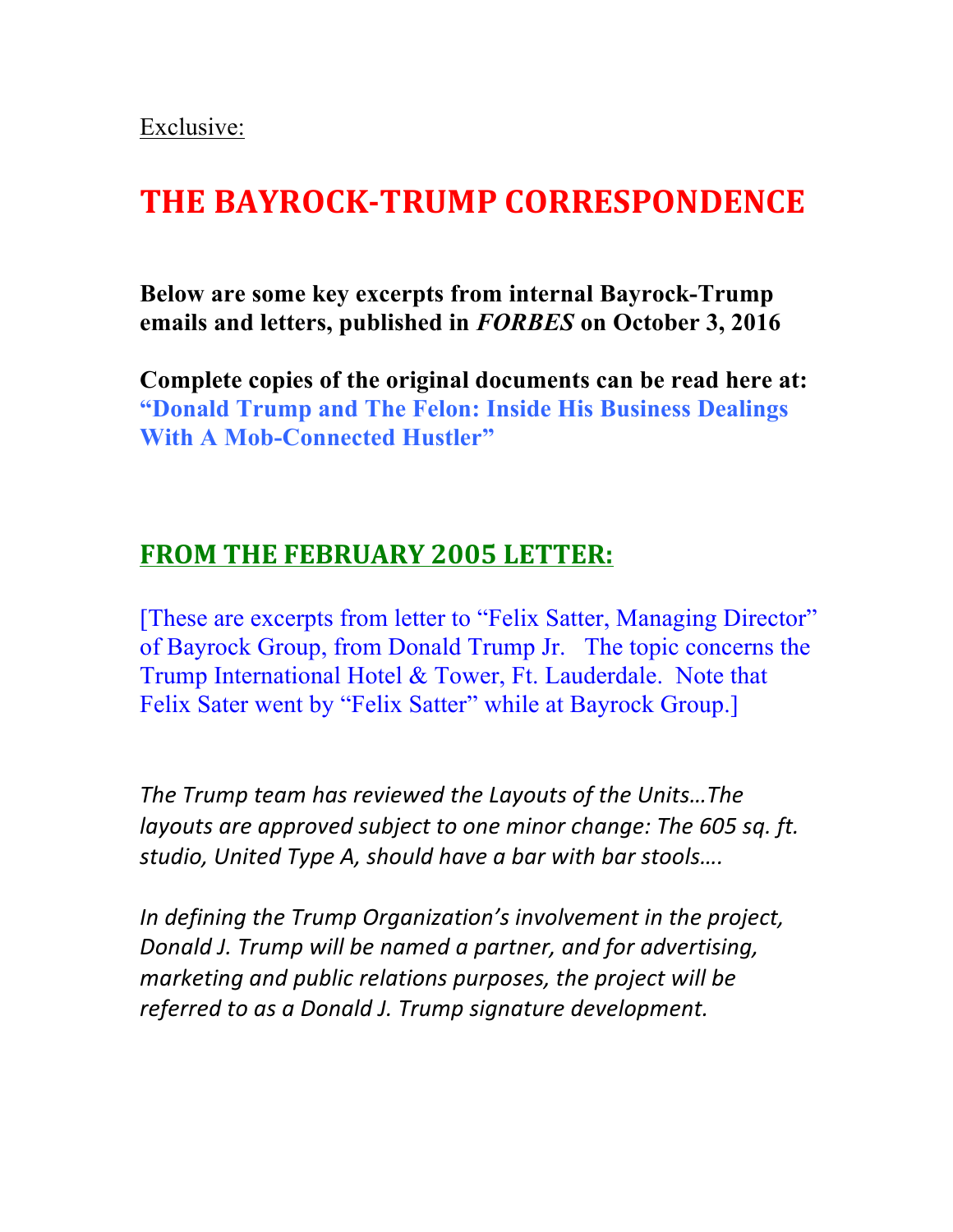# **FROM THE MAY 2007 LETTER:**

[Excerpts from letter addressed to Bayrock founder Tevfik Arif, from Julius Schwarz, the company's Executive VP and general counsel. Schwarz told *Forbes* in September 2016 that he emailed the letter to his wife for her opinion, but that it was "never sent" to Arif.]

*…Time and again this company has almost gone under due to the*  past of our partners and prior dealings done before I came to *Bayrock.... I have also repeatedly covered for Felix and Jody as a result of neither being here much of the time...* 

*On Camelback we were in default under our loan... Then we were* hit with Ernie's lawsuit which threatened to disclose to the world past indiscretions of our partners and to even sue Donald Trump and claim that he has knowingly dealt with convicted felons who *have in the past perpetrated consumer fraud. I had all of that* sealed and got the whole litigation kicked out of court...

*On FL* there were at least a hundred times when the deal could not have closed, among them because of the risk of discovering Felix's past, and failing to get key consents from Roy and the Fort Lauderdale lenders, as well as major tax issues. Also in the *beginning FL wanted a lot of control of Bayrock and how we spent the funds. I fought against all of this even though Felix and Jody told* me to cave, and I won almost everything so that now you have *control* over \$50 Million and FL has almost no say as to how we run *our business.*

*Please also don't forget what I have done for Rixos and Bayrock Natural Stone, none of which has involved Felix or Jody.*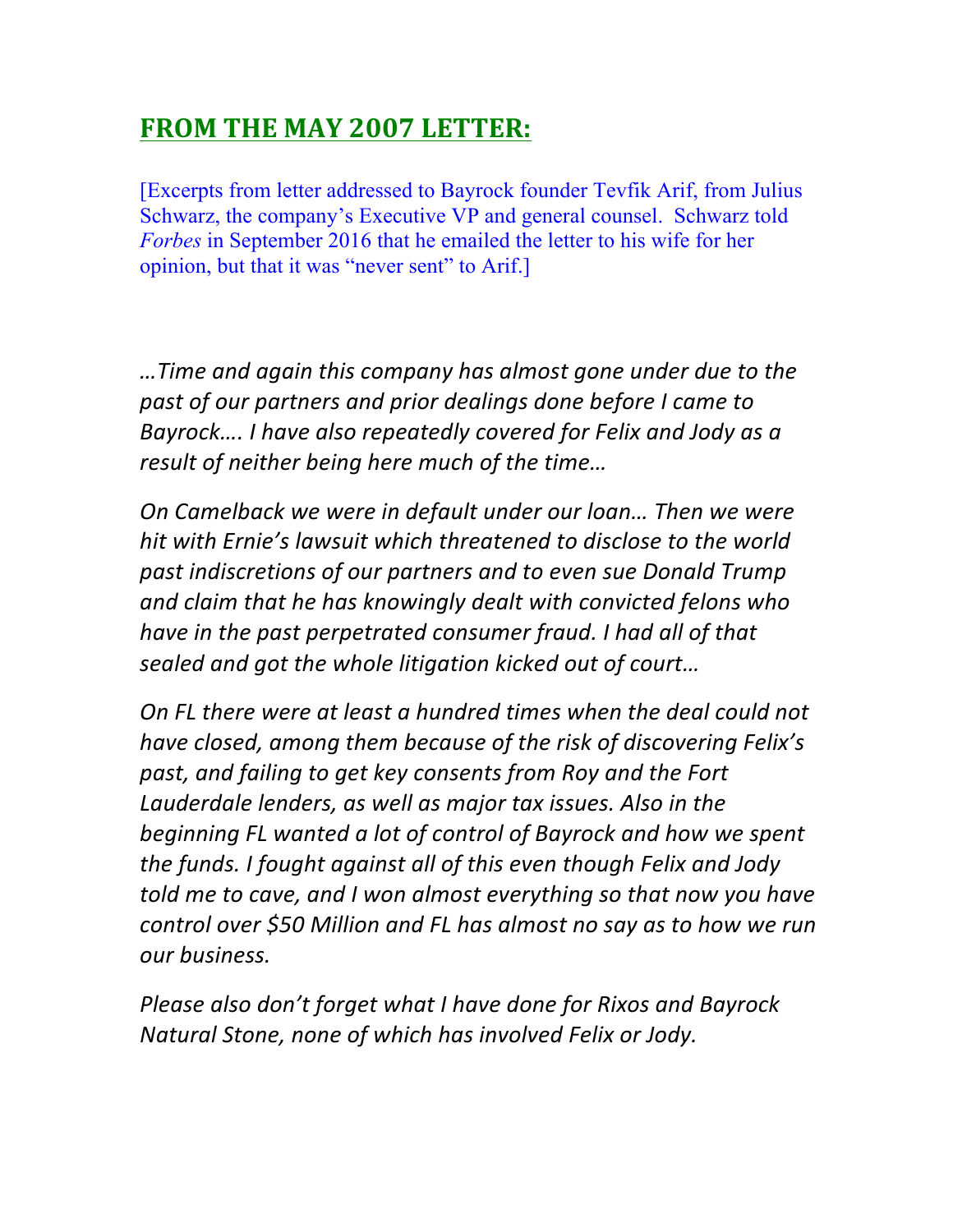[As mentioned above, Schwarz told me that he emailed the letter to his wife for her opinion, but that it was never sent to Arif]

## **FROM THE JUNE 2007 EMAIL CHAIN:**

*I* couldn't agree more.

Fuck them. I told Tevfik what you said about the blazing saddles *line he almost pissed in his pants. And says fuck em as well. We are happy* to loose this item only if we can discuss the percentage splits *as* well he is not happy with what we keep.

-- Email from Bayrock's Felix Satter to Julius Schwarz (the company's Exec VP) and Jody Kriss (its Director of Finance)

Actually he is throwing US all under the bus (which you can't be *surprised about). Don't let the bastard get away with it. This is why* we need to always be firm but respectful when dealing with these *pig-whores.*

-- Email from Julius to Felix and Jody

Have Alex respond or rich stay out of it its about the pref and *Donald Jr and sr are calling me to talk about us eating it. I called Ivanka and told her I was pissed about Donald throwing me under the bus to Sapir. So now the billionairs can work it out. Us little folk* will stay out of it.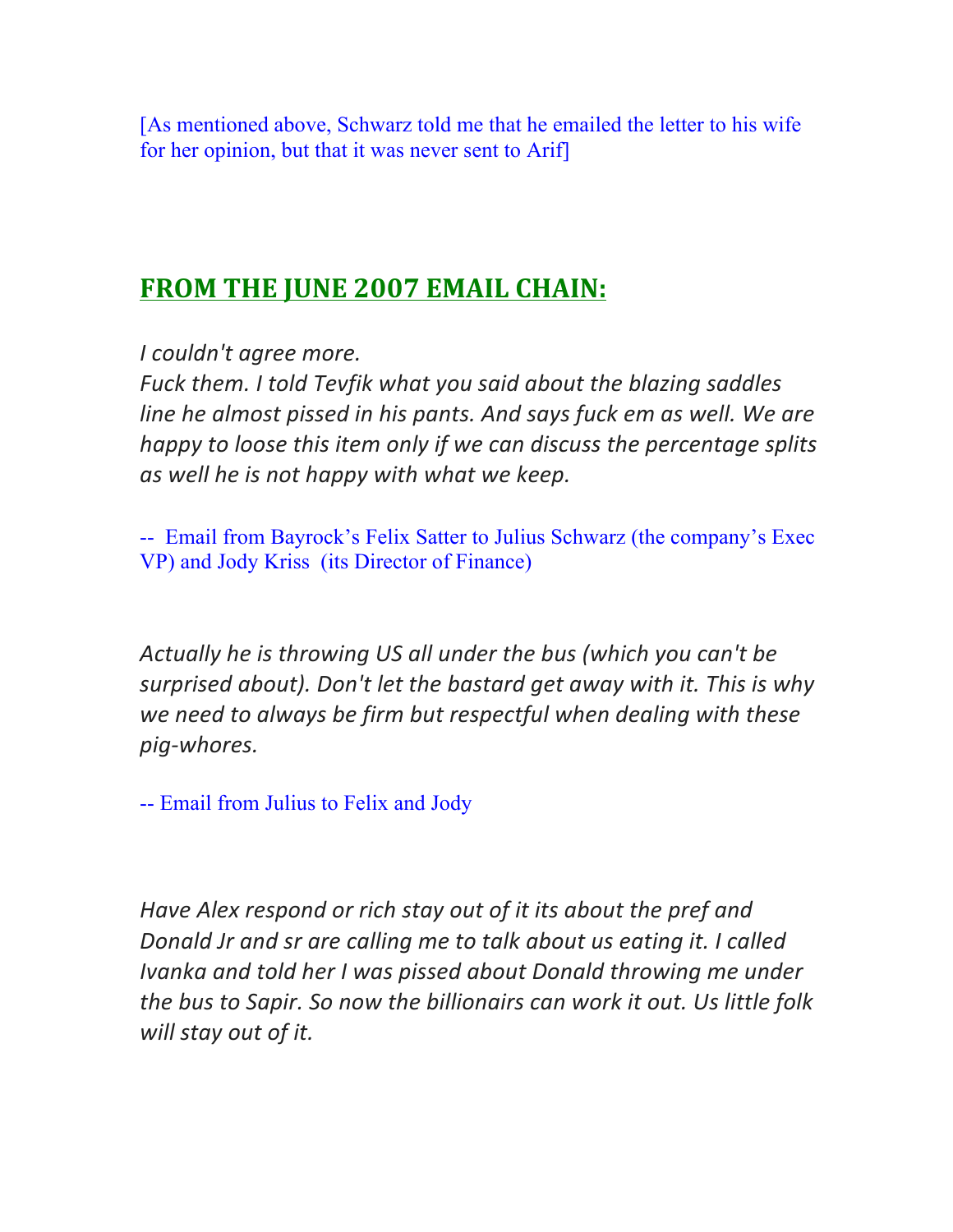-- Email from Felix to Jody and Julius. "Alex" is Alex Sapir, who in 2006 took charge of his father Tamir's real estate empire. The Sapir Organization, Bayrock Group and the Trump Organization co-developed the Trump Soho hotel-condominium

*See below response from Jim*

-- Email from Jody to Felix, Julius, Alex, and Richard L'Atrelli. [The latter is general counsel of the Sapir Organization; "Jim" is Jim Petrus, the then-Chief Operating Officer of Trump International Hotels.]

*Hi Jody...budget* was actually done at 9:30 AM but informed it was *to be attached to the HMA revisions that were being discussed. Sent a note to Don to see if he is ok sending out tonight in advance* of the completed docs. Will advise as soon as we hear back.

-- Email from Jim to Jody

Per our conversation Thursday you said you would have the budget *ready by 3PM Friday.*

As you know we are trying to close the loan Monday and need the *budget agreed to and affixed to the hma.* 

*When can we expect to receive the budget from you?* 

*Thanks*

-- Email from Jody to Jim, with a cc to Ivanka Trump, Donald Trump Jr, Richard, Alex, and Felix.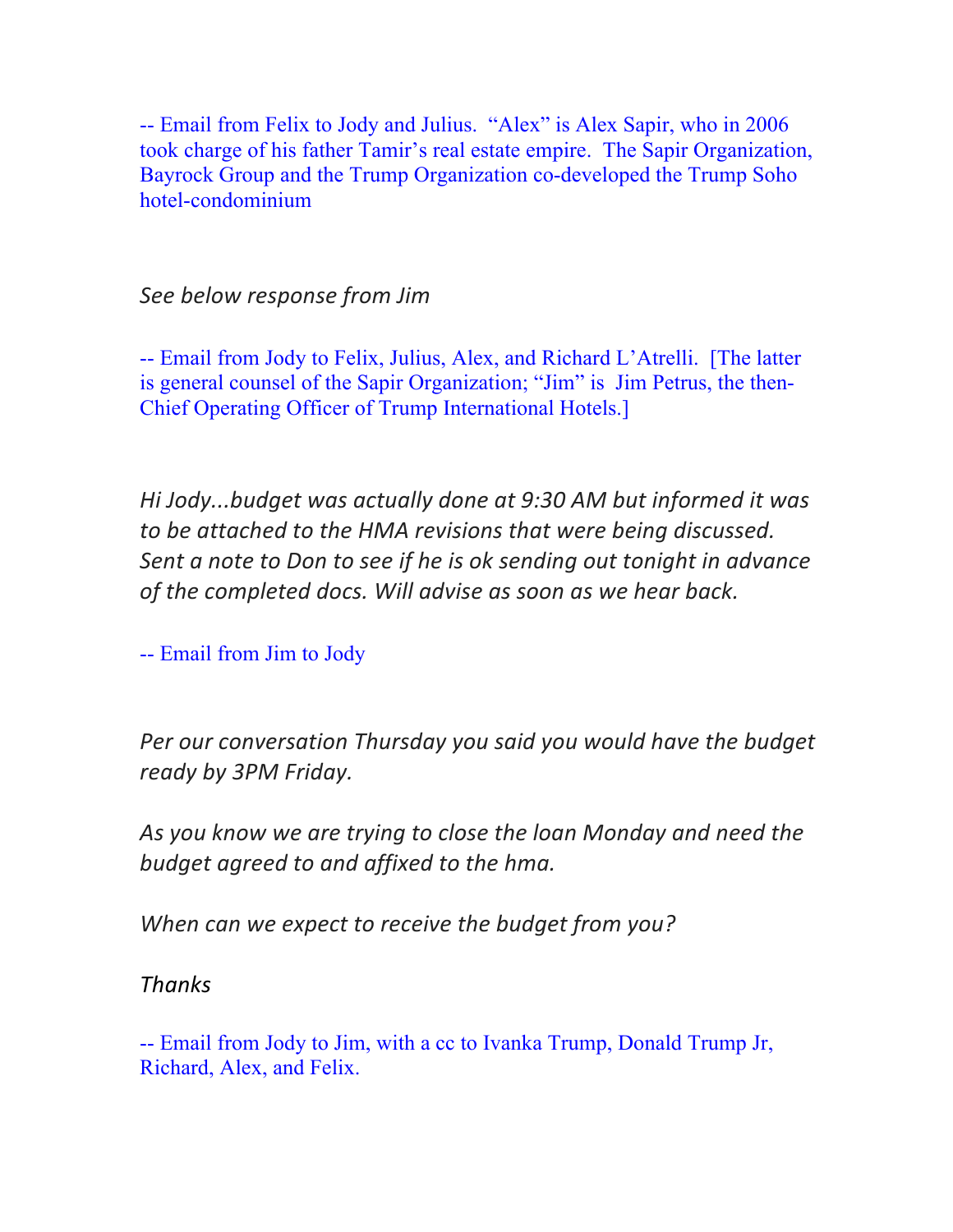## **FROM THE NOVEMBER 2007 EMAIL CHAIN:**

*My skip tracer, Bob Meserve, is about the best there is. If Charles Bagli did a search on Felix Sater, this is what he would find...* 

-- Excerpt of email from Bayrock outside attorney Adam Gilbert (of the Nixon Peabody law firm) to Bayrock's Julius and Felix

Bob-I know Sater was convicted of an assault charge and went to *jail.* Lost his brokerage license in the securities industry. Some *indication he may have been indicted in the EDNY, but I can't find it.* 

*Can you do something on a rush basis for me?*

*Felix Sater or* 

*Felix Satter*

-- Adam to Bob

[Below is a brief portion of a multi-page email from Bob to Adam with his findings from a rushed search of publicly-available records]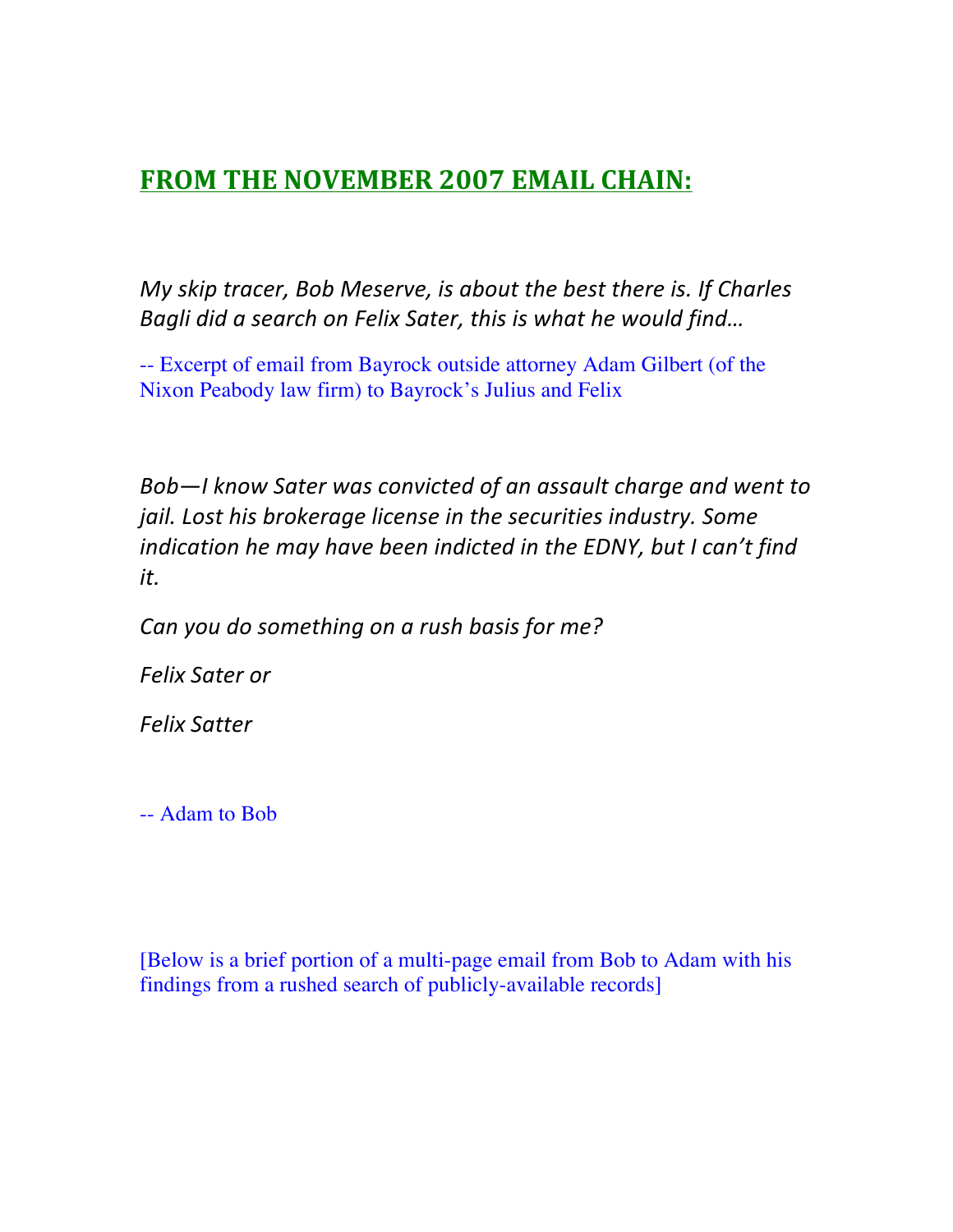*If* you Google the name Felix Satter, you'll find references to the *owner of the Bayrock Group, who's been involved in various impressive-sounding real estate deals. But if you Google Felix Sater, you'll discover references to a former securities broker with alleged ties to the Russian mob. Yet Mr. Satter and Mr. Sater appear to be one and the same person.* 

*PrivateEye.com shows no one in the entire US named Felix Satter.* 

And AutoTrack indicates that the SSN you provided... was issued in *NYS, between 1977 and 1978, to a Felix H. Sater... So it's hard not* to conclude that Mr. Satter is, in fact, Mr. Sater.

And, as Felix Sater, he was convicted of assault in 1993. Mr. Sater appealed that conviction, but was turned down by the First *Department In February 1994, and by the Court of Appeals a month later…*

So, in June of 1994, Mr. Sater was welcomed into the NYS *correctional system, where he remained until September 1995…*

*…Some two years later, Mr. Sater was in trouble again, this time facing federal charges of stock manipulation and money laundering. And an article about his arrest from the Business Week* of  $11/9/1998$  – "The Case of the Gym Bag that Squealed," by Gary *Weiss* –suggested "the possibility that the FBI may be probing [his] *ties to Russian organized crime"…*

*…It's a curious fact that, despite the above article, Mr. Sater is absent from federal criminal case records on PACER, the Federal Excluded Parties List, and the Federal Inmate Locator…*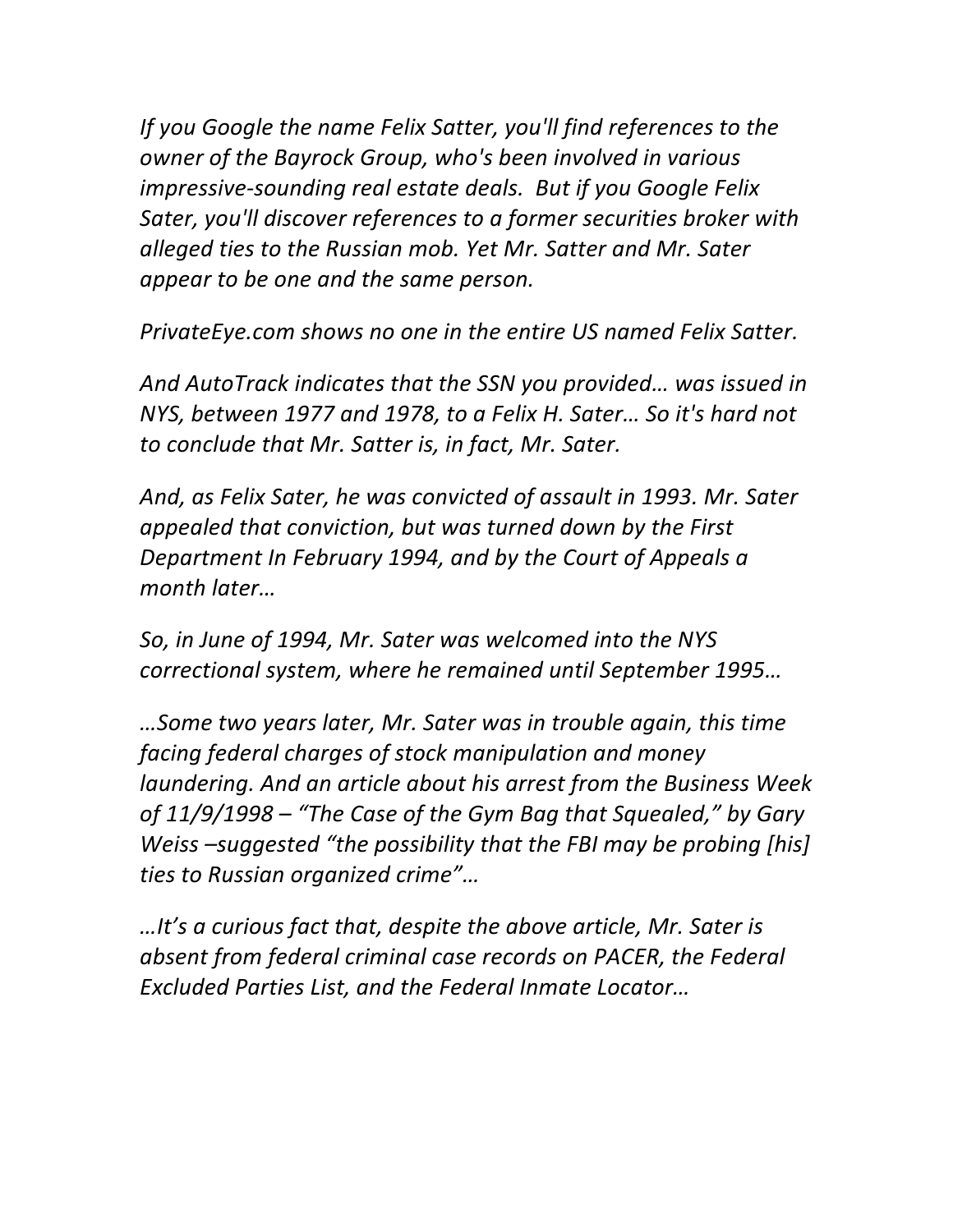#### **FROM THE JANUARY 2008 EMAIL:**

 [This email is from Felix to Richard Beenstock and Orvar Kaernested, who at the time were top executives with Stodir, a global investment company based in Iceland. Prior to June 2998, it was known as FL Group.]

*On Thursday Julius told iStar that I have a large economic interest in Bayrock. This is very problematic and could cause damage. I think* he did it to get me out fast, since he instantly told Richard, Tevfik and Jody about it as well as me. He then proceed to tell me to resign quickly and do the family trust thing on Monday the *latest, or else the banks could start default (mostly not true). His head is not on straight after Wednesday when Trump and Sapir* abused him in a meeting about him being a good lawyer but a *terrible developer.* Sapir trying to take advantage of the situation and *take managing member status for themselves, and Donald* who saw an opportunity to try and get development fees for *himself since he knows we will not give it to Sapir so he figures* both sides give it to him. Unfortunately Julius did not tell Richard *about this meeting only the bank call. He has now told Tevfik that the banks may come after him for failure to disclose. That is not true* as *I* have an economic interest not an undisclosed principal.... Anyway the situation may get bad and Tevfik is thoroughly freaked *out and wants out.*

*I* would like to make the following proposals to get this moving *along…*

Give Tevfik \$1 million now and \$2 million in 60 days pending full *DD* and obviously offset by any unknown but discovered liabilities...

Take 100% of Bayrock and give my family Trust an option at some